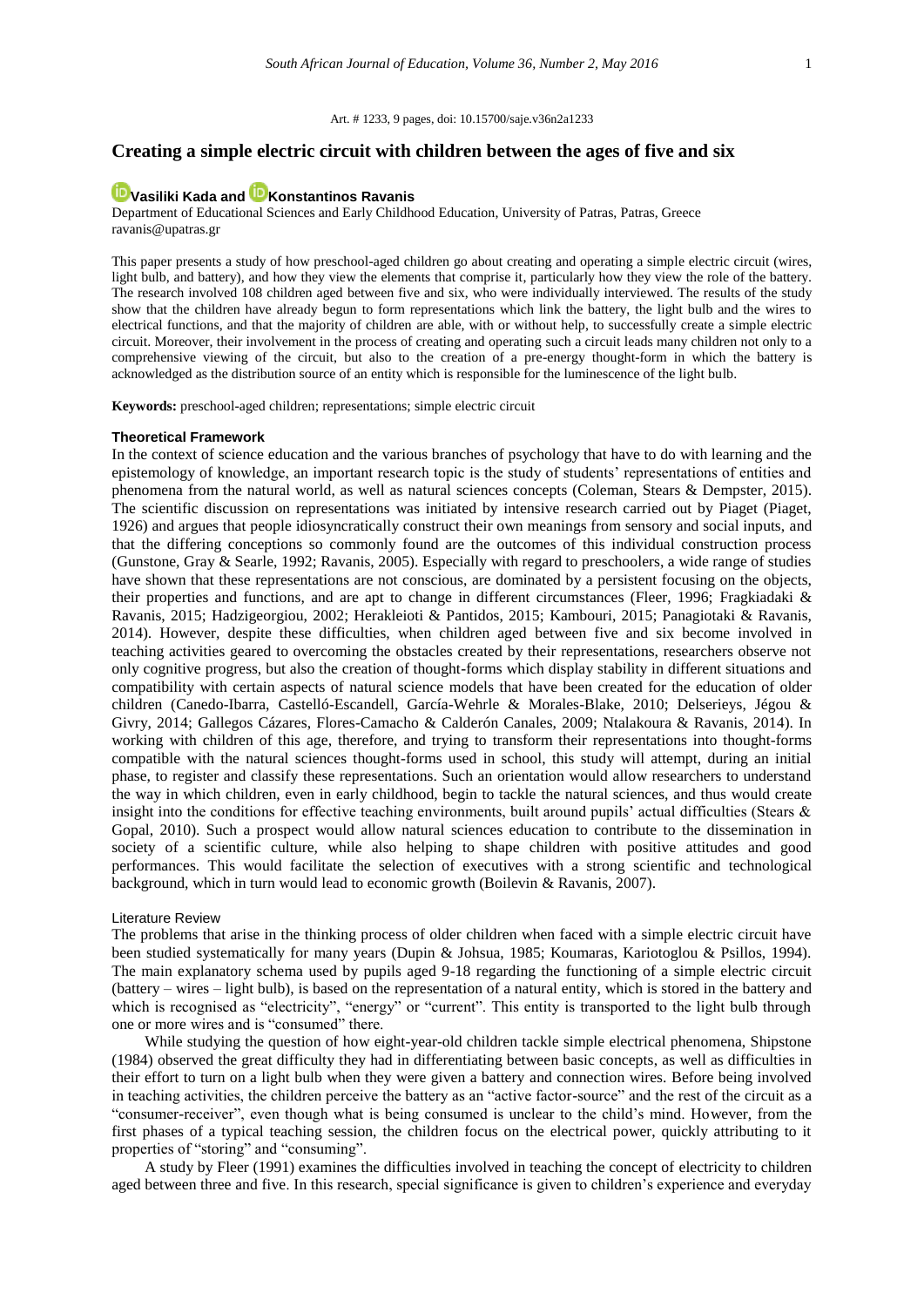language, with the study being designed based on a teaching intervention regarding the operation of a torch using batteries, light bulbs and wires. During the teaching intervention, taking into account the children's representations, language and communication context, the teachers support the children's reasoning, suggesting starting points for the discussion, ways of using the materials, and alternative solutions. The results of this study were satisfactory, given that the children successfully tackled the structure and operation of a simple electric circuit and the role of its components, forming an adequate representation on the level of a description of electricity.

Tackling the concept of electric current and the operation of electrical appliances has been the object of a study involving preschoolers by Solomonidou and Kakana (2000). The results of this study showed that while children perceive electric current as a static entity, the majority are familiar with identifying electrical appliances. Furthermore, many children seem to believe that home appliances store "electric energy" inside themselves, so that when one buys an electrical appliance, one also buys the electric current. Children also do not link batteries or battery-operated toys to the idea of electric power, perhaps because they cannot see the external components (wires, plugs), which are supposedly required for providing electric energy.

In another study of the representations of children aged between five and six regarding electric circuits, it was observed that children express a variety of views on the connections required to create an electric circuit, suggest different kind of explanations and display varying levels of ability in building a circuit (Glauert, 2009). The relationship between children's predictions, explanations and practical work on a circuit is not always satisfactory, since, for example, children who have similar abilities when it comes to working on the circuit give completely different explanations. This study focuses on the children's predictions and explanations regarding the circuit, and observe that the reasoning they formulate falls under the same framework as that expressed by older children or adults with similar experiences.

Koliopoulos, Christidou, Symidala and Koutsiouba (2009) studied the reasoning of children aged between five and six as they tried to explain the movement of a toy car equipped with a battery. After talking with the children, the researchers saw that they were able to give explanations in which the battery was recognised as an external cause for the car's movement. Also, in certain cases, in the explanations they gave, the children recognised the phenomenon of an entity being distributed from the battery to the car.

Finally, after observing that preschool aged children have formed certain initial representations of electricity and of the concept of electric current, Kalogiannakis and Lantzaki (2012) tried to compare the results of teaching interventions both with and without the use of educational software. Despite not finding differences between the two approaches, clear progress was observed in issues such as the children recognising electrical appliances and the necessary components needed to build a simple electric circuit.

It appears then, given the researchers' findings in the existing literature and the extremely limited number of studies to have been carried out on the subject with respect to preschool aged children, that there is a significant field of study which is still unexplored. In the study presented here, three research questions have been posed regarding how children aged five to six approach the creation of a simple electric circuit:

- 1. What are children's representations of the main components and the building of a simple electric circuit?
- 2. Are children able to build a simple electric circuit, either alone or with help?
- 3. After completing a rudimentary wiring, what ideas do children express about certain operational components of the circuits?

## **Research Methodology**

#### Design

The data of the study were collected through individually semi-structured interviews that took place in a specially arranged area in the preprimary school. In Greece, pre-primary school is attended by children between four and six years old. The Greek pre-primary curriculum sets clear aims with regard to familiarising children with the concepts and phenomena of the natural sciences and technology (Vellopoulou & Ravanis, 2010). The interviews between the researchers and the children were tape-recorded and special protocols including non-verbal reactions were also observed. The conversations were held once with each child and each one lasted approximately 20 minutes.

The interviews were composed based on the three research questions in three distinct phases:

- In the first phase, the children were presented with the wires, the battery and the light bulb and were asked to describe them, provided they recognized what they were. Immediately afterwards, they were asked if they could make something with them, and what that might be. If they did not know that they could be connected, the idea was suggested to them. After that, the researchers spoke with them about what would happen if they were connected.
- In the second phase, the children were given the objects and were asked to connect them in order for the light bulb to light up. If they were faced with a substantial or technical difficulty, they were given help. If they did not try or if it was impossible for them to make the connection, the researchers did it for them.
- In the third phase, after the circuit had operated and the light bulb had been turned on, the interviews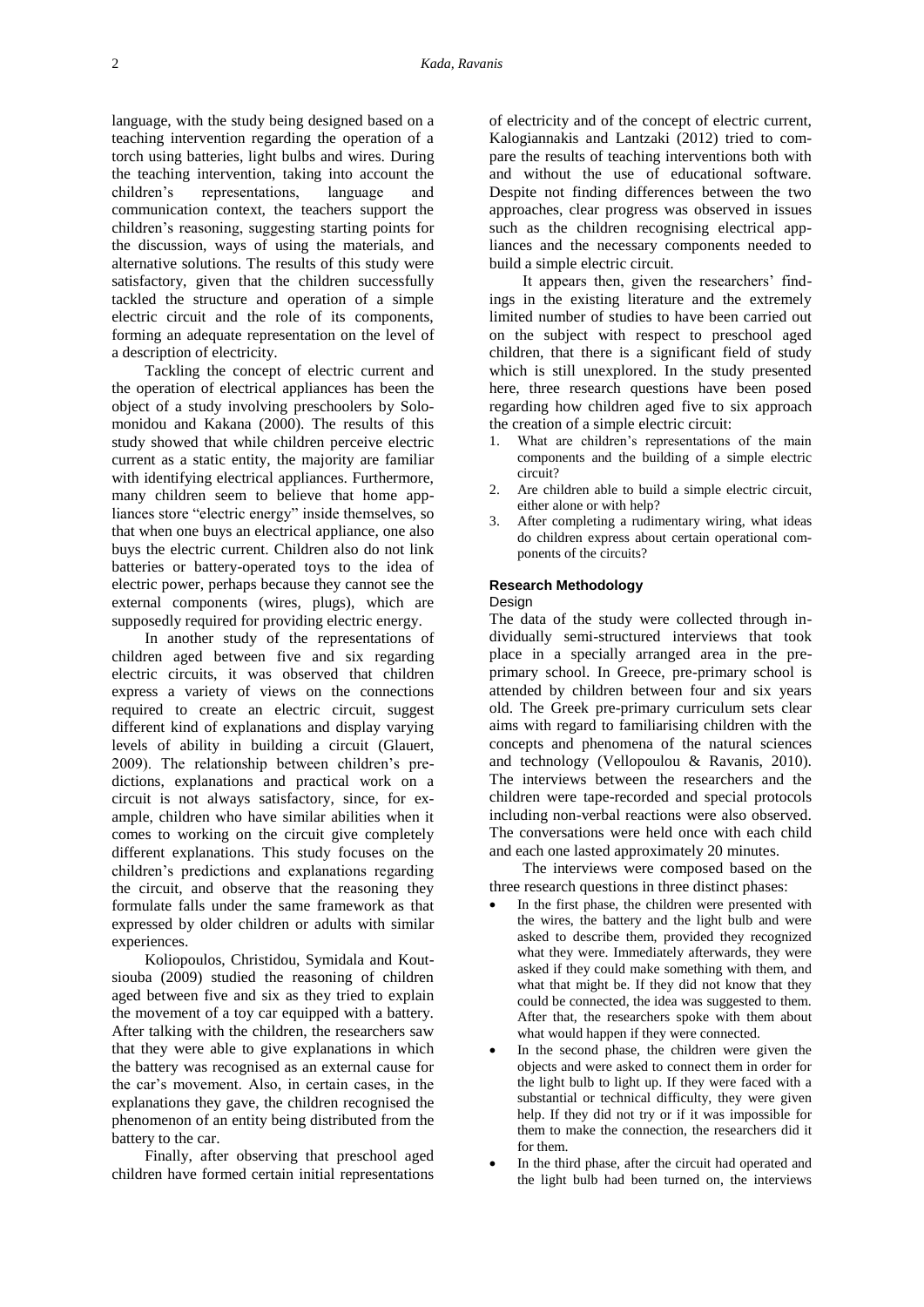concluded with questions about what made the light bulb light up, and what the particular role of the battery was.

#### Sample

The research sample included 108 children (57 boys and 51 girls) of the same middle socioeconomic background, with an average age of five years and six months (Standard Deviation (*SD*): two months), from two classes of a public preprimary school. The children were randomly sampled among those willing to cooperate. All children had already attended one year of pre-primary school, and had become familiar with teaching interactions taking place in a classroom setting. The children that took part in the research had not previously attended any organised discussion or teaching activity on electrical phenomena.

#### **Materials**

The components used in the research were: connection wires, a battery, a little light bulb and a base on which to assemble all of the above (Photograph 1).



**Photograph 1** The simple electric circuit

## **Results**

The results of the analysis of the interviews with the children are presented below in three parts, according to the three research questions.

First Research Question: What are Children's Representations of the Main Components and the Building of a Simple Electric Circuit? *Question 1: Each child is shown the wires, the battery and the light bulb and is asked to tell the researchers what each object is.*

The children's answers to this question were

classified into two categories:

- 1. Answers in which all three components are recognised.
- 2. Answers in which certain ones of the three components are recognised.

Table 1 shows the frequency of the children's answers.

As can be seen in Table 1, the majority of the children recognised the three components necessary to create a simple electric circuit. Some children named these components using words from their daily environment, like calling the wires "cables" and the light bulb a "torch".

#### *Question 2: Can something be done with these components and if so, what?*

This question was aimed at observing whether the children were able to spontaneously link the components to some type of electrical function, irrespective of the kind of choice or how correct their suggestion would be. The children's answers were classified into three categories:

- 1. Answers in which the children suggested connecting the three components and/or linking them to various electrical functions. For example, "let's make the battery work" (Subject 1); "let's put the wires in the TV and the battery in lamps that aren't working" (S. 3), "you put the wire in the socket" (S. 11); "let's put the battery on its own side and the light bulb on own its side" (S. 17); "if we connect the wire then the battery will work and the light bulb will come on" (S. 18); "it shows us we should put the light bulb in its place" (S. 19); "Let's put the battery in the computer, the light bulb on the light bulb and the wire into the socket" (the words "computer" or "socket" are used to describe the assembly base) (S. 22); "we put the battery, then the wire and then the light bulb … all together…" (S. 66); and "we light the light bulb" (S. 108).
- 2. Answers in which the children do not link the components to electrical functions. For example, "let's make a little house; the green wire is the garden, the yellow one is the sun, the battery is the garbage bin, the base of the battery is a boat, the lamp is an anchor and the wooden base is the sea" (S. 2); "a task" (S. 7); and "these things are for children to play with…" (S. 89).
- 3. Answers in which children say "I don't know" or reply with vague or contradicting statements. For example, "[…] like toys lighting up […] when we play with other children […] I don't know when [...] many days..." (S. 67).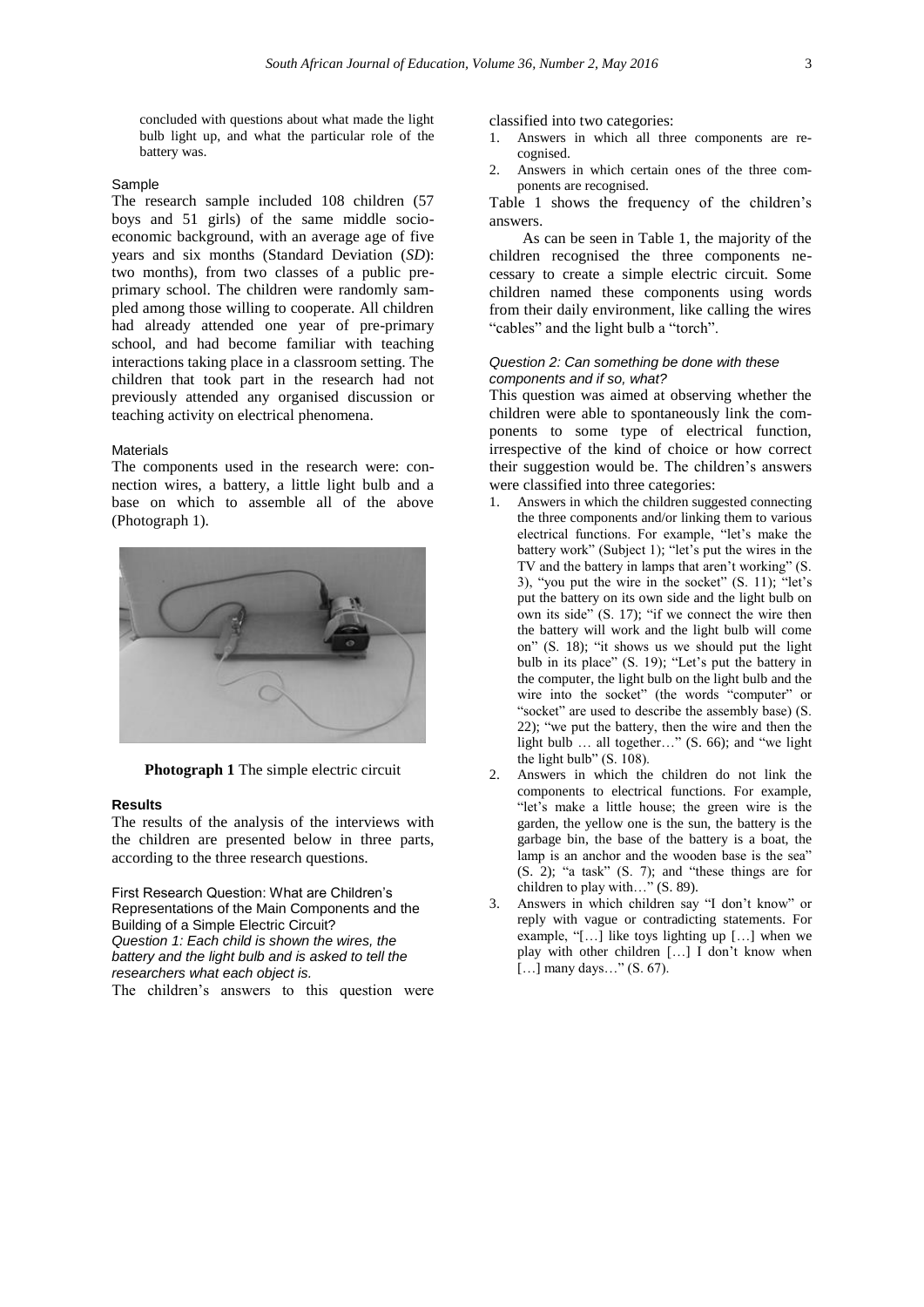**Table 1** Frequency of the children's answers to Question 1

|                                 | <b>Subjects</b>                                                             |    | $\%$ |
|---------------------------------|-----------------------------------------------------------------------------|----|------|
| Recognised all components       | 1, 6, 7, 8, 9, 10, 11, 12, 13, 14, 15, 17, 18, 19, 20, 21, 22, 23, 24, 25,  | 85 | 78.7 |
|                                 | 26, 27, 28, 30, 32, 35, 36, 37, 38, 39, 40, 41, 42, 43, 44, 45, 47, 48, 49, |    |      |
|                                 | 50, 51, 52, 54, 55, 56, 57, 58, 60, 61, 62, 63, 64, 66, 67, 68, 69, 70, 71, |    |      |
|                                 | 72, 73, 74, 75, 76, 78, 79, 81, 82, 84, 85, 86, 87, 88, 91, 92, 94, 95, 96, |    |      |
|                                 | 97, 98, 100, 101, 103, 105, 107, 108                                        |    |      |
| Recognised certain of the three | 2, 3, 4, 5, 16, 29, 31, 33, 34, 46, 53, 59, 65, 77, 80, 83, 89, 90, 93, 99, | 23 | 21.3 |
| components                      | 102, 104, 106                                                               |    |      |

#### **Table 2** Frequency of the children's answers to Question 2

|                                          | Subjects                                                          |    | $\frac{0}{0}$ |
|------------------------------------------|-------------------------------------------------------------------|----|---------------|
| Connecting the components and linking    | 1, 3, 10, 11, 14, 15, 16, 17, 18, 19, 21, 22, 23, 25, 26, 27, 28, | 60 | 55.5          |
| them to electrical functions             | 30, 32, 35, 36, 37, 39, 40, 42, 43, 44, 45, 48, 50, 51, 56, 57,   |    |               |
|                                          | 58, 63, 64, 66, 68, 70, 71, 73, 76, 78, 81, 84, 85, 86, 87, 91,   |    |               |
|                                          | 94, 95, 96, 97, 100, 101, 103, 104, 105, 107, 108                 |    |               |
| Not linking them to electrical functions | 2, 5, 7, 13, 29, 46, 53, 59, 60, 65, 69, 72, 77, 88, 89, 92, 98,  | 18 | 16.7          |
|                                          | 102                                                               |    |               |
| No answer, vague or contradictory        | 4, 6, 8, 9, 12, 20, 24, 31, 33, 34, 38, 41, 47, 49, 52, 54, 55,   | 30 | 27.8          |
| answers                                  | 61, 62, 67, 74, 75, 79, 80, 82, 83, 90, 93, 99, 106               |    |               |

## *Question 3: What do you think will happen if we connect them all together?*

The children's answers were classified into three categories:

1. The first category includes answers in which the children recognise that the connection of the components will lead to the light bulb lighting up. For example, "let's turn on the little light" (S. 13); "they'll work and they'll give us current and light" (S. 18); "an electric system … an electric battery … we'll light the light bulb" (S. 19); "this little lamp right here will light up…" (S. 71); and "the little lamp lights up and we can see at night" (S. 97).

2. The first category includes answers in which the children's references are not related to the function of a simple circuit, although reference is often made to the function of electrical appliances. For example, "we'll be playing, the TV will be on ... the toys" (S. 1); "an alarm" (S. 7); and "it'll be a little train of things" (S. 81). A small number of children in this category was reserved, as it wished to try to connect the components: "I'll see what happens" (S. 6).

3. The children whose answers were included in the third category did not suggest anything specific, usually answering "I don't know". For example, "we'll put them all … together … because we want to play? I don't know…" (S. 44).

## **Table 3** Frequency of the children's answers to Question 3

|                  | <b>Subjects</b>                                                                                              |    | $\%$ |
|------------------|--------------------------------------------------------------------------------------------------------------|----|------|
|                  | Functioning of the light 10, 13, 16, 18, 19, 22, 25, 26, 28, 30, 32, 42, 48, 50, 63, 66, 71, 78, 81, 84, 91, | 25 | 23.1 |
| bulb             | 94, 96, 97, 100, 108                                                                                         |    |      |
| Other references | 1, 2, 6, 7, 27, 33, 34, 45, 46, 53, 55, 56, 60, 65, 69, 73, 75, 79, 81, 85, 92, 95,                          | 28 | 26   |
|                  | 98, 101, 102, 103, 105, 107                                                                                  |    |      |
| No answer        | 3, 4, 5, 8, 9, 11, 12, 14, 15, 17, 20, 21, 23, 24, 29, 31, 35, 36, 37, 38, 39, 40,                           | 55 | 50.9 |
|                  | 41, 43, 44, 47, 49, 51, 52, 54, 57, 58, 59, 61, 62, 64, 67, 68, 70, 72, 74, 76, 77,                          |    |      |
|                  | 80, 82, 83, 86, 87, 88, 89, 90, 93, 99, 104, 106                                                             |    |      |

Second Research Question: Are Children Able to Build a Simple Electric Circuit, Either Alone or With Help? *Question 4: Each child is given the components of* 

*the circuit and is asked to connect them in order for* 

The children's answers were classified into three

*the light bulb to light up*

categories:

children who connected the simple electric circuit without any help (Photograph 2). 2. The second category includes the actions of the

1. The first category includes the actions of those

children who needed substantial or technical help (Photograph 3).

3. The third category includes the actions of the children who couldn't connect the components or ask for the proper help (Photograph 4).

|                          | <b>Subjects</b>                                                              |    | $\%$ |
|--------------------------|------------------------------------------------------------------------------|----|------|
| Connection without help  | 1, 3, 6, 10, 12, 13, 18, 20, 21, 22, 25, 26, 28, 32, 36, 37, 42, 44, 45, 48, | 38 | 35.2 |
|                          | 50, 52, 56, 62, 63, 66, 67, 70, 71, 84, 91, 94, 96, 100, 101, 103, 107, 108  |    |      |
| Connection with help     | 4, 5, 9, 11, 14, 15, 16, 17, 19, 24, 27, 33, 34, 35, 38, 39, 40, 43, 46, 49, | 48 | 44.4 |
|                          | 51, 53, 55, 57, 58, 61, 64, 65, 68, 72, 74, 76, 77, 78, 80, 83, 85, 86, 88,  |    |      |
|                          | 89, 90, 93, 95, 97, 99, 102, 104, 105                                        |    |      |
| Connection by researcher | 2, 7, 8, 23, 29, 30, 31, 41, 47, 54, 59, 60, 69, 73, 75, 79, 81, 82, 87, 92, | つつ | 20.4 |
|                          | 98.106                                                                       |    |      |

# **Table 4** Frequency of the children's answers to Question 4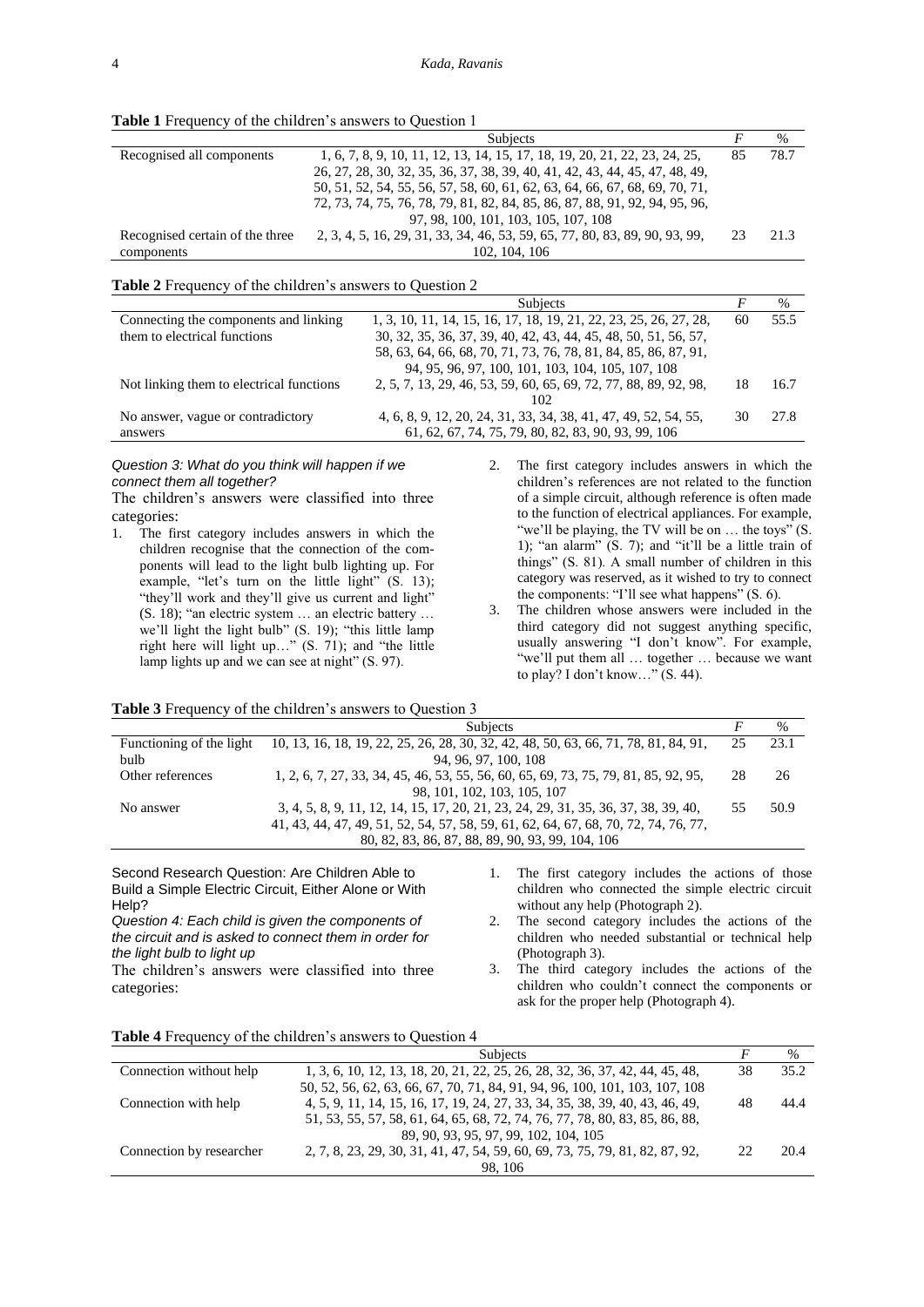As can be seen, 38 children were able to connect the components on their own, without any help (Photograph 2), while 48 children connected them with the help of the researcher. This help involved mainly the technical handling of connecting the wires (Photograph 3). Finally, 22 did not know how to go about making the connection, and either asked, or it was suggested to them, how the connection could be made, upon which the connection was carried out by the researcher (photograph 4).



**Photograph 2** Children connecting the circuit on their own



**Photograph 3** Connecting the circuit with help from the researcher



**Photograph 4** Connection of the circuit by the researcher alone

Third Research Question: After the Completion of a Rudimentary Wiring, What Representations do the Children form in Regard to the Functioning of the Circuit?

*Question 5: What is it that made the light bulb light up?*

Through this question, an effort was made to focus on the way in which the children view the circuit as a whole and/or the special role its separate parts play in the circuit's function. The children's answers were classified into three categories:

- 1. The first category includes answers in which the creation of the circuit with all its components is recognised. For example, "we put wires, a light bulb and a battery" (S. 2); "the battery gives current and the wires give current and it goes to the light bulb" (S. 18); and "the battery gives electricity […] and it goes through the wires and it lights up the light bulb…" (S. 66).
- 2. The second category includes children's answers in which separate references are made to the components of the circuit. For example "because we put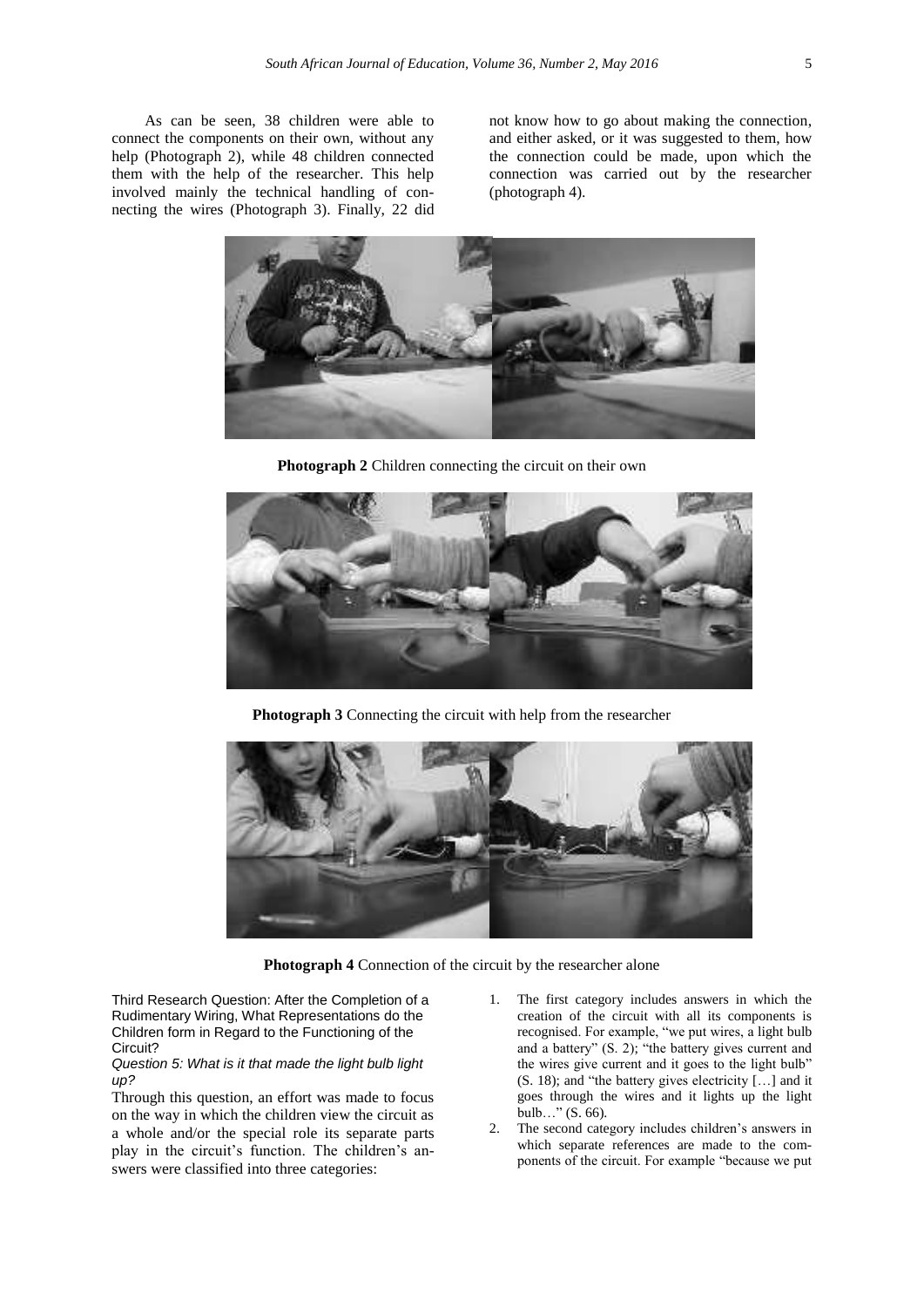the battery" (S. 1); "battery, socket and current" (S. 24); "we put the wires to the little lamp" (S. 48); and "the battery lights up the little lamp […] only the battery can light torches" (S. 99). Another child referred to the connection of the wires thus:

"…these shouldn't cross over" (S. 13).

3. This category includes answers in which the children say "I don't know" or give vague and contradictory answers. For example "After we turned it on…" (S. 55).

#### **Table 5** Frequency of the children's answers to Question 5

|                                 | <b>Subjects</b>                                                         |     | P%   |
|---------------------------------|-------------------------------------------------------------------------|-----|------|
| Building an entire circuit      | 2, 6, 10, 16, 18, 25, 26, 28, 32, 37, 38, 42, 45, 50, 52, 66, 70, 71,   | 26  | 24.1 |
|                                 | 74, 91, 94, 95, 96, 100, 103, 108                                       |     |      |
| References to components of the | 1, 4, 5, 8, 11, 13, 15, 17, 19, 21, 22, 24, 27, 30, 31, 33, 35, 36, 39, | .54 | 50   |
| circuit with an emphasis on the | 40, 43, 46, 48, 49, 53, 56, 57, 58, 59, 61, 64, 65, 67, 68, 69, 72,     |     |      |
| battery                         | 73, 76, 77, 78, 80, 83, 84, 85, 86, 87, 89, 90, 93, 99, 101, 102,       |     |      |
|                                 | 105, 107                                                                |     |      |
| "I don't know", vague, or       | 3, 7, 9, 12, 14, 20, 23, 29, 34, 41, 44, 47, 51, 54, 55, 60, 62, 63,    | 28  | 25.9 |
| contradictory answers           | 75, 79, 81, 82, 88, 92, 97, 98, 104, 106                                |     |      |

### *Question 6: Did the battery give something to the light bulb and what was it?*

By means of this question, the researchers endeavoured to discover whether the children attributed any certain role to the battery, and to determine what exactly this role might be. The children's answers were classified into three categories:

1. Answers in which references to energy are made with regard to the role of the battery. For example, "it gave it light"  $(S, 1)$ ; "it gave it current"  $(S, 13)$ ; "energy to the wires and so it goes to the light bulb and lights it up" (S. 15); "…power and its current" (S. 17); and "it gave it something that made it light up […] it gave it energy" (S. 78).

- 2. Answers in which references to parts of the circuit are made. For example, "the wires" (S. 4), "it was the battery  $[...]$  that's why it's lighting up"  $(S. 64)$ .
- 3. Answers in which no particular role is attributed to the battery. For example, "…it gave it what it needed…" (S. 2); "nothing" (S. 9); "it doesn't give anything to the battery" (S. 54).

### **Table 6** Frequency of the children's answers to Ouestion 6

|                                         | Subjects                                                            |    | $P\%$ |
|-----------------------------------------|---------------------------------------------------------------------|----|-------|
| References to energy                    | 1, 3, 6, 8, 10, 13, 15, 17, 18, 19, 22, 23, 24, 25, 26, 27, 28, 32, | 49 | 45.3  |
|                                         | 36, 37, 39, 42, 43, 44, 45, 48, 50, 51, 55, 56, 58, 62, 63, 66,     |    |       |
|                                         | 70, 71, 74, 78, 79, 85, 86, 88, 91, 94, 96, 100, 101, 103, 108      |    |       |
| Circuit components with a reference to  | 4, 5, 7, 11, 16, 21, 30, 31, 33, 34, 46, 49, 52, 57, 59, 61, 64,    | 33 | 30.6  |
| the battery                             | 65, 67, 69, 72, 77, 80, 83, 84, 87, 89, 90, 97, 99, 102, 105, 107   |    |       |
| No reference to the role of the battery | 2, 9, 12, 14, 20, 29, 35, 38, 40, 41, 47, 53, 54, 60, 68, 73, 75,   | 26 | 24.1  |
|                                         | 76, 81, 82, 92, 93, 95, 98, 104, 106                                |    |       |

# **Discussion and Conclusion**

In this research, an attempt has been made to explore how children aged between five and six tackle the components of a simple electric circuit, their connection and the luminescence of a light bulb as a result of being connected to wires and a battery.

Through the first question, the study tried to ascertain whether and what the children know about the main components, and the creation of a circuit. As was observed, eight in about 10 children recognise the battery, the light bulb and the wires. But when the children are asked "to do something with them", only six out of 10 suggest connecting them to one another. Moreover, only two out of 10 clearly acknowledge that were they to be connected, the bulb would light up. Therefore, it appears that the children have begun to form representations which link the battery, the light bulb and the wire to electrical functions, but a very small percentage can verbally express representations of creating a simple circuit.

In the second question, it was observed that 35% of the children are able to create a simple

electric circuit without needing help, and also that approximately 44% can achieve this with prompts from the researcher. This finding is not commensurate with the findings of Shipstone (1984) from England, in whose study children aged eight failed in their efforts to light a bulb when they were given a battery and wire. It is possible that the difference in these two cases is related to the general framework within which the children are asked to operate, or perhaps cultural differences between the two samples led to different approaches to a technical task. Indeed, the fact that our own research conducted in Greece at a period when the pre-primary school curriculum includes a significant number of activities in technology and science, may have played a decisive role. This hypothesis seems to be confirmed by the results of a series of studies which have already been mentioned (Kalogiannakis & Lantzaki, 2012; Koliopoulos et al., 2009; Ntalakoura & Ravanis, 2014).

By means of the third question, the researchers endeavoured to discover what kind of representations children are led to by their in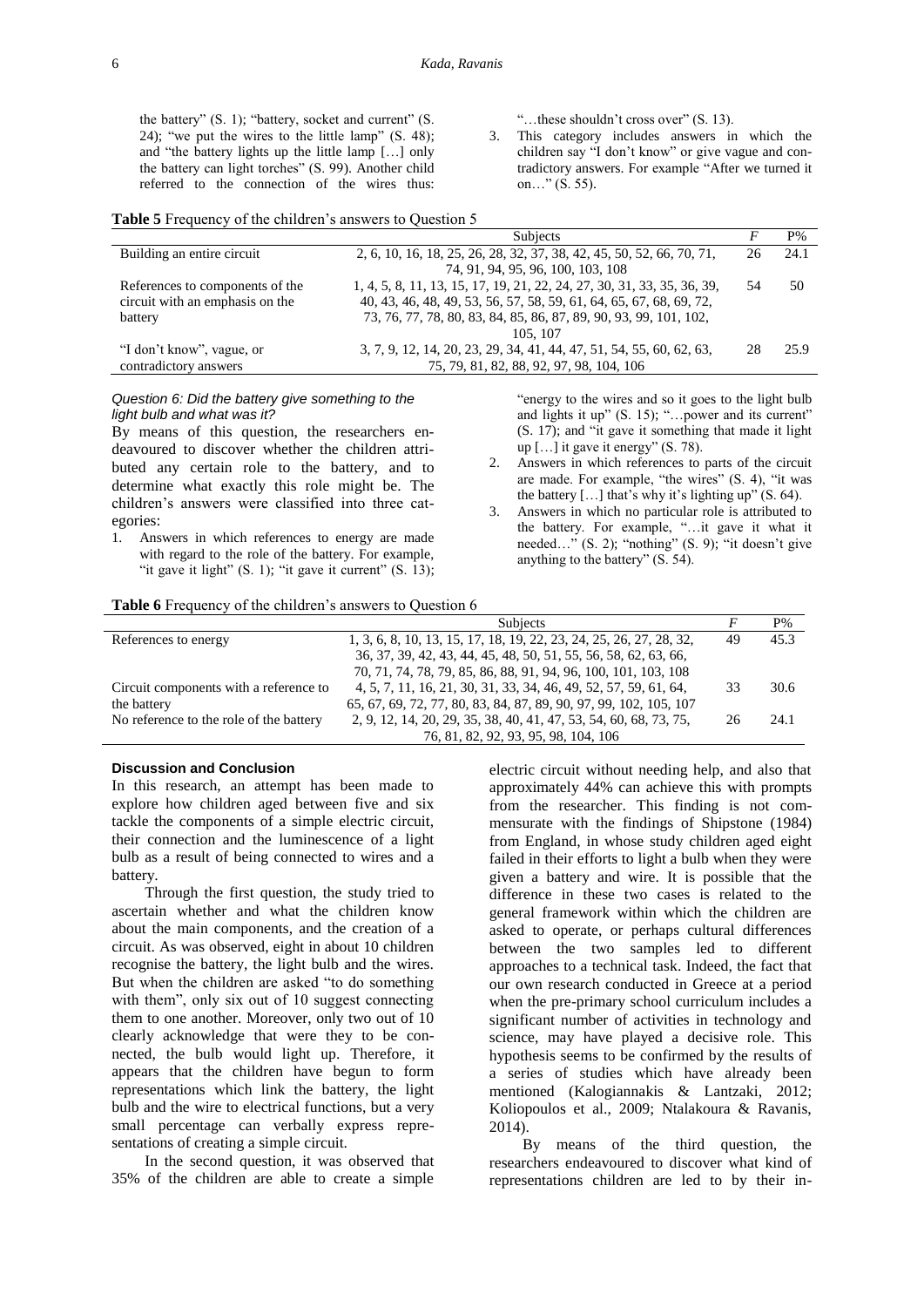volvement in the process of creating a simple electric circuit, in terms both of its overall function and the role of the battery. First of all, it was observed that only a few children are able to attribute the luminescence of the bulb to the circuit as a whole. This problem is common in existing literature and may affect even older children. In this respect, it is especially interesting that about one in four children at such an early age avoids focusing on the circuit's individual components. On the contrary, in their effort to explain how a light bulb that was turned off was then turned on, they focus their thoughts on different circuit components, ignoring the overall process of creating it, in which they participated. Of course the problem of focusing their thoughts on specific parts of an experimental situation is a familiar one in research carried out on preschoolers (Ravanis, 1998; Ravanis, Christidou & Hatzinikita, 2013).

But when the conversation turns to the possible special role played by the battery, about 45% of the children recognise that a certain entity (current, energy, power) originates in the battery and fuels the light bulb. Here, even though the study of electricity presents this classic misconception, one could hypothesise that the children are beginning to entertain a causal explanation based on a "preservation" representation. This is consistent with findings which, in other experimental processes, identify a form of pre-energy reasoning, in which the children recognise an entity which is transported between objects in an electrical connection (Koliopoulos et al., 2009).

Based on the results of this research, it appears that children aged between five and six without any previous teaching intervention on the issue of a simple electric circuit, did have certain representations of simple electrical phenomena and the components that make up the circuit, as has been observed in other related studies (Glauert, 2009; Kalogiannakis & Lantzaki, 2012). Their involvement in the process of creating and operating a simple electric circuit led several children not only to an overall viewing of the circuit, but also to the creation of a pre-energy precursor model with respect to recognising the battery as the distribution source of an entity which is responsible for the bulb's luminescence. Weil-Barais has noted, "these precursors are cognitive constructions […] generated by the educational context. They constitute the moulds for subsequent cognitive constructions, which without their help, would be difficult, or impossible" (2001:188). According to our findings, the initiation of children into certain aspects of the technological and natural world is possible even from the preschool age, as long as preschoolers are supported and facilitated in constructing a precursor model of the simple electric circuit, which is compatible with the descriptive characteristics of scientific models. Some results of the relevant

research tend to support a wider hypothesis concerning the ability of constructing precursor models for science and technology from early childhood (Canedo-Ibarra et al., 2010; Gallegos Cázares et al., 2009; Ravanis, 2005).

It is also remarkable that, when interviewed, 15 children (14% of the sample) gave answers consistent with the school model for teaching electricity. This observation allows the formulation of a hypothesis, according to which initiation into the function of a simple electric circuit, i.e., into an organised experience by which a child is introduced to electricity, is possible at a pre-school age. Therefore, it is important for children to be involved in such activities of creation and experimentation in pre-primary school. As was found, the dynamics of the interactions between the researchers and the children favoured the cognitive progress of the latter. However, the entire organisation of the activity is too far removed from the actual conditions extant in a pre-primary school, no matter how compelling the results of this study may be. However, this 'distance' had been deliberately planned, since it was a conscious choice that offered certain possibilities. This choice can indeed allow us to assess preschoolers' cognitive ability to construct a representation compatible with the scientific, though in a particularly favourable educational environment. If we find that children are able to approach the cognitive parameters of a simple electric circuit, we can subsequently design instructional processes which will gradually approach the actual conditions found in a pre-primary class. In such a study, which is now being planned, the interactions between a preschool teacher and a small group of children appear to produce learning results that are of interest.

Another important issue concerns the development of curricula which support scientific literacy and teacher training programmes (Edwards, 2010). Such a prospect would lead to the creation of citizens who are informed with regard to science and technology, while also helping to produce scientists who might contribute to the societal advancement. This is the orientation according to which this continuing research is being forwarded.

#### **References**

- Boilevin JM & Ravanis K 2007. L'éducation scientifique et technologique à l'école obligatoire face à la désaffection: recherches en didactique, dispositifs et références. *Skholê*, 1:5-11. Available at [https://www.researchgate.net/publication/23617978](https://www.researchgate.net/publication/236179782_L) [2\\_L'education\\_scientifique\\_et\\_technologique\\_a\\_l'e](https://www.researchgate.net/publication/236179782_L) [cole\\_obligatoire\\_face\\_a\\_la\\_desaffection\\_recherche](https://www.researchgate.net/publication/236179782_L) [s\\_en\\_didactique\\_dispositifs\\_et\\_references.](https://www.researchgate.net/publication/236179782_L) Accessed 23 March 2016.
- Canedo-Ibarra SP, Castelló-Escandell J, García-Wehrle P & Morales-Blake AR 2010. Precursor models construction at preschool education: an approach to improve scientific education in the classroom.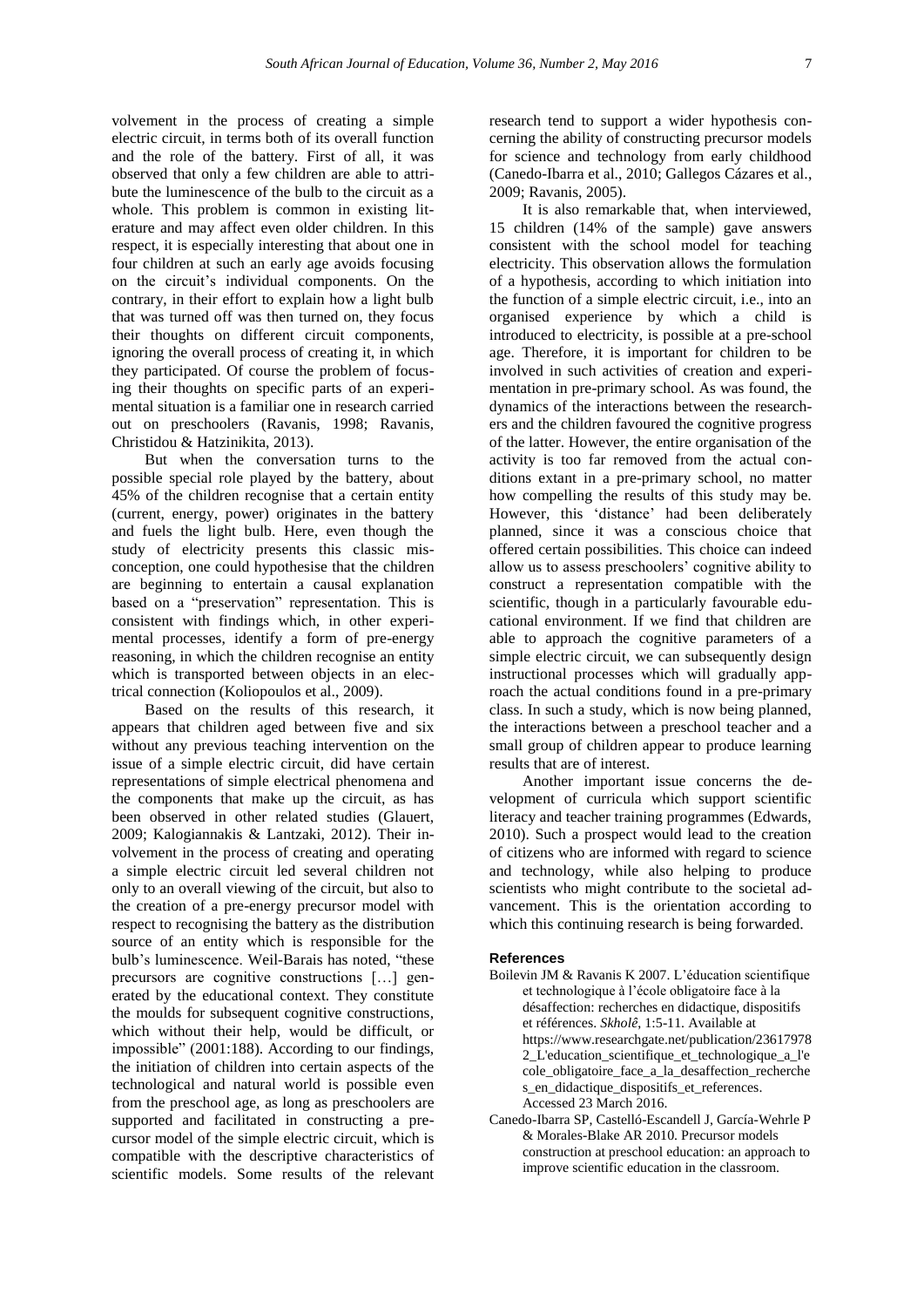*Review of Science, Mathematics and ICT Education*, 4(1):41-76. Available at [http://efe.lis.upatras.gr/index.php/review/article/vie](http://efe.lis.upatras.gr/index.php/review/article/view/134/264) [w/134/264.](http://efe.lis.upatras.gr/index.php/review/article/view/134/264) Accessed 23 March 2016.

- Coleman J, Stears M & Dempster E 2015. Student teachers' understanding and acceptance of evolution and the nature of science. *South African Journal of Education*, 35(2): Art. # 1079, 9 pages. [doi: 10.15700/saje.v35n2a1079](http://www.sajournalofeducation.co.za/index.php/saje/article/view/1079/543)
- Delserieys A, Jégou C & Givry D 2014. Preschool children understanding of a precursor model of shadow formation. In CP Constantinou, N Papadouris & A Hadjigeorgiou (eds). *Science education research for evidence-based teaching and coherence in learning (Proceedings of the ESERA 2013 Conference)*. Nicosia, Cyprus: European Science Education Research Association.
- Dupin JJ & Johsua S 1985. Teaching electricity: Interactive evolution of representation, models and experiments in a class situation. In R Duit, W Jung & C von Rhöneck (eds). *Aspects of understanding electricity: proceedings of an international workshop: an inventory of research results concerning the representation of students' knowledge of electricity and its uses for the improvement of teaching*. Kiel, Germany: Institut für die Pädagogik der Naturwissenschaften an der Universität Kiel.
- Edwards N 2010. An analysis of the alignment of the Grade 12 Physical Sciences examination and the core curriculum in South Africa. *South African Journal of Education*, 30(4):571-590. Available at [http://www.sajournalofeducation.co.za/index.php/s](http://www.sajournalofeducation.co.za/index.php/saje/article/view/389/221) [aje/article/view/389/221.](http://www.sajournalofeducation.co.za/index.php/saje/article/view/389/221) Accessed 23 March 2016.
- Fleer M 1991. Socially constructed learning in early childhood science education. *Research in Science Education*, 21(1):96-103. [doi:](http://link.springer.com/article/10.1007/BF02360462)  [10.1007/BF02360462](http://link.springer.com/article/10.1007/BF02360462)
- Fleer M 1996. Early learning about light: mapping preschool children's thinking about light before, during and after involvement in a two week teaching program. *International Journal of Science Education*, 18(7):819-836. [doi:](http://www.tandfonline.com/doi/abs/10.1080/0950069960180707?journalCode=tsed20)  [10.1080/0950069960180707](http://www.tandfonline.com/doi/abs/10.1080/0950069960180707?journalCode=tsed20)
- Fragkiadaki G & Ravanis K 2015. Preschool children's mental representations of clouds. *Journal of Baltic Science Education*, 14(2):267-274. Available at [https://www.researchgate.net/profile/Konstantinos\\_](https://www.researchgate.net/profile/Konstantinos_Ravanis/publication/275101044_Preschool_children) [Ravanis/publication/275101044\\_Preschool\\_childre](https://www.researchgate.net/profile/Konstantinos_Ravanis/publication/275101044_Preschool_children) [n's\\_mental\\_representations\\_of\\_clouds/links/554d9](https://www.researchgate.net/profile/Konstantinos_Ravanis/publication/275101044_Preschool_children) [93208ae12808b34eeda.pdf.](https://www.researchgate.net/profile/Konstantinos_Ravanis/publication/275101044_Preschool_children) Accessed 29 March 2015.
- Gallegos Cázares L, Flores-Camacho F & Calderón Canales E 2009. Preschool science learning: The construction of representations and explanations about color, shadows, light and images. *Review of Science, Mathematics and ICT Education*, 3(1):49- 73. Available at

[http://efe.lis.upatras.gr/index.php/review/article/vie](http://efe.lis.upatras.gr/index.php/review/article/view/121/252) [w/121/252.](http://efe.lis.upatras.gr/index.php/review/article/view/121/252) Accessed 29 March 2016.

- Glauert EB 2009. How young children understand electric circuits: Prediction, explanation and exploration. *International Journal of Science Education*, 31(8):1025-1047. [doi:](http://www.tandfonline.com/doi/abs/10.1080/09500690802101950)  [10.1080/09500690802101950](http://www.tandfonline.com/doi/abs/10.1080/09500690802101950)
- Gunstone RF, Gray CMR & Searle P 1992. Some longterm effects of uniformed conceptual change.

*Science Education*, 76(2):175-197. Available at [https://www.researchgate.net/profile/Richard\\_Guns](https://www.researchgate.net/profile/Richard_Gunstone/publication/229547367_Some_longterm_effects_of_uninformed_conceptual_change/links/02e7e52f89eadb984d000000.pdf) [tone/publication/229547367\\_Some\\_longterm\\_effec](https://www.researchgate.net/profile/Richard_Gunstone/publication/229547367_Some_longterm_effects_of_uninformed_conceptual_change/links/02e7e52f89eadb984d000000.pdf) [ts\\_of\\_uninformed\\_conceptual\\_change/links/02e7e5](https://www.researchgate.net/profile/Richard_Gunstone/publication/229547367_Some_longterm_effects_of_uninformed_conceptual_change/links/02e7e52f89eadb984d000000.pdf) [2f89eadb984d000000.pdf.](https://www.researchgate.net/profile/Richard_Gunstone/publication/229547367_Some_longterm_effects_of_uninformed_conceptual_change/links/02e7e52f89eadb984d000000.pdf) Accessed 25 March 2016.

- Hadzigeorgiou Y 2002. A study of the development of the concept of mechanical stability in preschool children. *Research in Science Education*, 32(3):373-391. [doi: 10.1023/A:1020801426075](http://link.springer.com/article/10.1023/A:1020801426075)
- Herakleioti E & Pantidos P 2015. The contribution of the human body in young children's explanations about shadow formation. *Research in Science Education*. Advance online publication[. doi:](http://link.springer.com/article/10.1007/s11165-014-9458-2)  [10.1007/s11165-014-9458-2](http://link.springer.com/article/10.1007/s11165-014-9458-2)
- Kalogiannakis M & Lantzaki A 2012. Teaching electricity in preschool education: a dilemma under negotiation with the use of ICT. *Exploring the World of Child, Journal of the World Organization for Early Childhood Education (OMEP)*, 11a:11- 21. (In Greek).
- Kambouri M 2015. Investigating early years teachers' understanding and response to children's preconceptions. *European Early Childhood Education Research Journal*[. doi:](http://www.tandfonline.com/doi/abs/10.1080/1350293X.2014.970857) [10.1080/1350293X.2014.970857](http://www.tandfonline.com/doi/abs/10.1080/1350293X.2014.970857)
- Koliopoulos D, Christidou V, Symidala I & Koutsiouba M 2009. Pre-energy reasoning in preschool children. *Review of Science, Mathematics and ICT Education*, 3(1):123-140. Available at [http://efe.lis.upatras.gr/index.php/review/article/vie](http://efe.lis.upatras.gr/index.php/review/article/view/124) [w/124.](http://efe.lis.upatras.gr/index.php/review/article/view/124) Accessed 17 March 2016.
- Koumaras P, Kariotoglou P & Psillos D 1994. Devonsnous utiliser des phénomènes évolutifs en introduction à l'étude de l'électricité? Le cas de la résistance. *Didaskalia*, 4:107-120. [doi:](http://documents.irevues.inist.fr/handle/2042/23368)  [10.4267/2042/23368](http://documents.irevues.inist.fr/handle/2042/23368)
- Ntalakoura V & Ravanis K 2014. Changing preschool children's representations of light: A scratch based teaching approach. *Journal of Baltic Science Education*, 13(2):191-200. Available at [http://oaji.net/articles/2015/987-1437063071.pdf.](http://oaji.net/articles/2015/987-1437063071.pdf) Accessed 17 March 2016.
- Panagiotaki MA & Ravanis K 2014. What would happen if we strew sugar in water or oil? Predictions and drawings of pre-schoolers. *International Journal of Research in Education Methodology*, 5(2):579-585. Available at

[https://www.researchgate.net/profile/Konstantinos\\_](https://www.researchgate.net/profile/Konstantinos_Ravanis/publication/260420745_What_would_happen_if_we_strew_sugar_in_water_or_oil_Predictions_and_drawings_of_pre-schoolers/links/0c9605311e0ebb5ca9000000.pdf) [Ravanis/publication/260420745\\_What\\_would\\_hap](https://www.researchgate.net/profile/Konstantinos_Ravanis/publication/260420745_What_would_happen_if_we_strew_sugar_in_water_or_oil_Predictions_and_drawings_of_pre-schoolers/links/0c9605311e0ebb5ca9000000.pdf) [pen\\_if\\_we\\_strew\\_sugar\\_in\\_water\\_or\\_oil\\_Predictio](https://www.researchgate.net/profile/Konstantinos_Ravanis/publication/260420745_What_would_happen_if_we_strew_sugar_in_water_or_oil_Predictions_and_drawings_of_pre-schoolers/links/0c9605311e0ebb5ca9000000.pdf) [ns\\_and\\_drawings\\_of\\_pre-](https://www.researchgate.net/profile/Konstantinos_Ravanis/publication/260420745_What_would_happen_if_we_strew_sugar_in_water_or_oil_Predictions_and_drawings_of_pre-schoolers/links/0c9605311e0ebb5ca9000000.pdf)

[schoolers/links/0c9605311e0ebb5ca9000000.pdf.](https://www.researchgate.net/profile/Konstantinos_Ravanis/publication/260420745_What_would_happen_if_we_strew_sugar_in_water_or_oil_Predictions_and_drawings_of_pre-schoolers/links/0c9605311e0ebb5ca9000000.pdf) Accessed 17 March 2016.

- Piaget J 1926. *La représentation du monde chez l'enfant*. Paris: PUF.
- Ravanis K 1998. Procédures didactiques de déstabilisation des représentations spontanées des élèves de 5 et 10 ans. Le cas de la formation des ombres. In A Dumas Carré & A Weil-Barais (eds). *Tutelle et médiation dans l´éducation scientifique*. Bern, Switzerland: Peter Lang International Academic Publishers.
- Ravanis K 2005. Les sciences physiques à l'école maternelle: Un cadre sociocognitif pour la construction des connaissances et/ou le développement des activités didactiques.